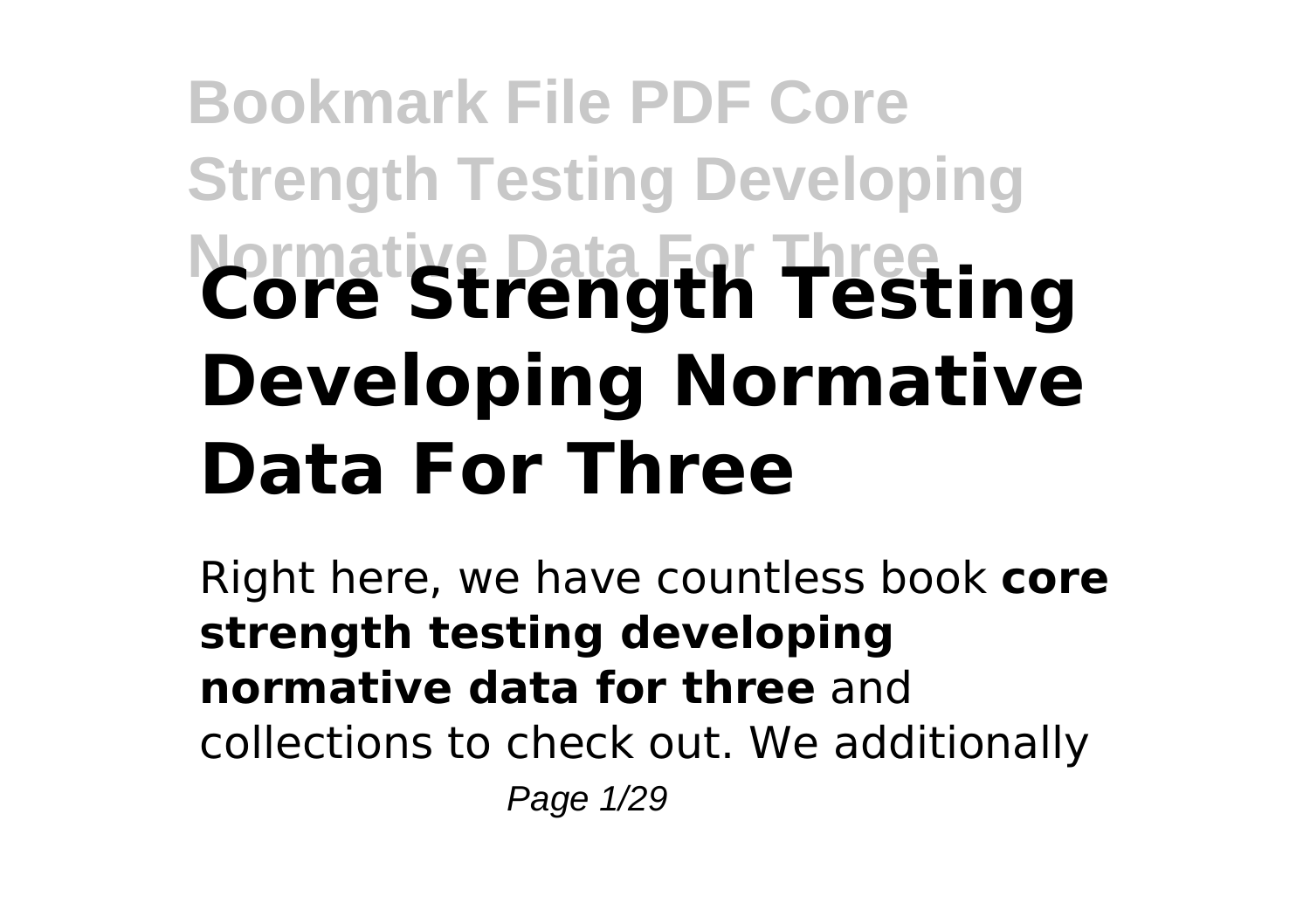**Bookmark File PDF Core Strength Testing Developing** give variant types and plus type of the books to browse. The standard book, fiction, history, novel, scientific research, as competently as various new sorts of books are readily understandable here.

As this core strength testing developing normative data for three, it ends taking place inborn one of the favored ebook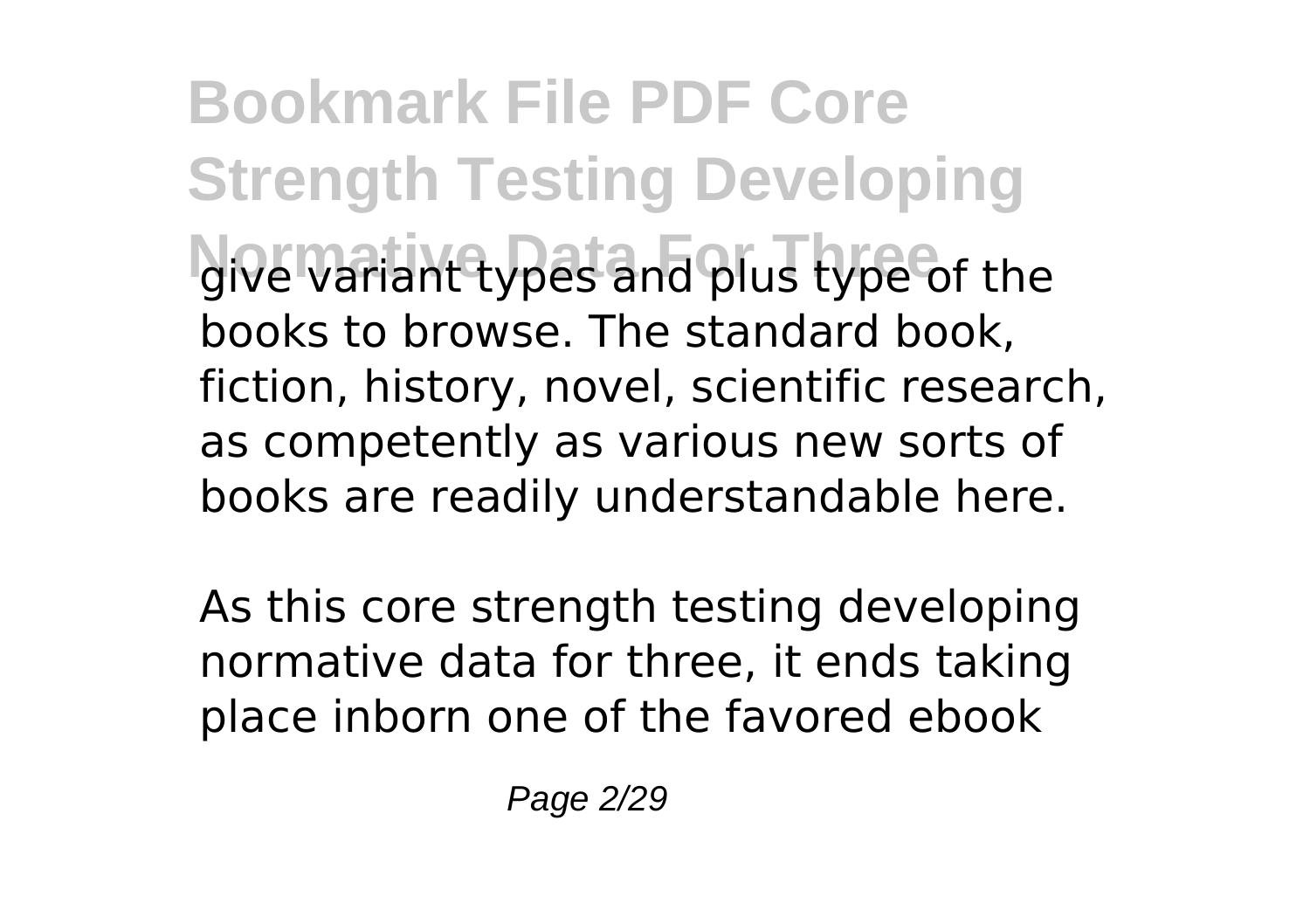**Bookmark File PDF Core Strength Testing Developing** core strength testing developing normative data for three collections that we have. This is why you remain in the best website to look the unbelievable ebook to have.

If you're already invested in Amazon's ecosystem, its assortment of freebies

Page 3/29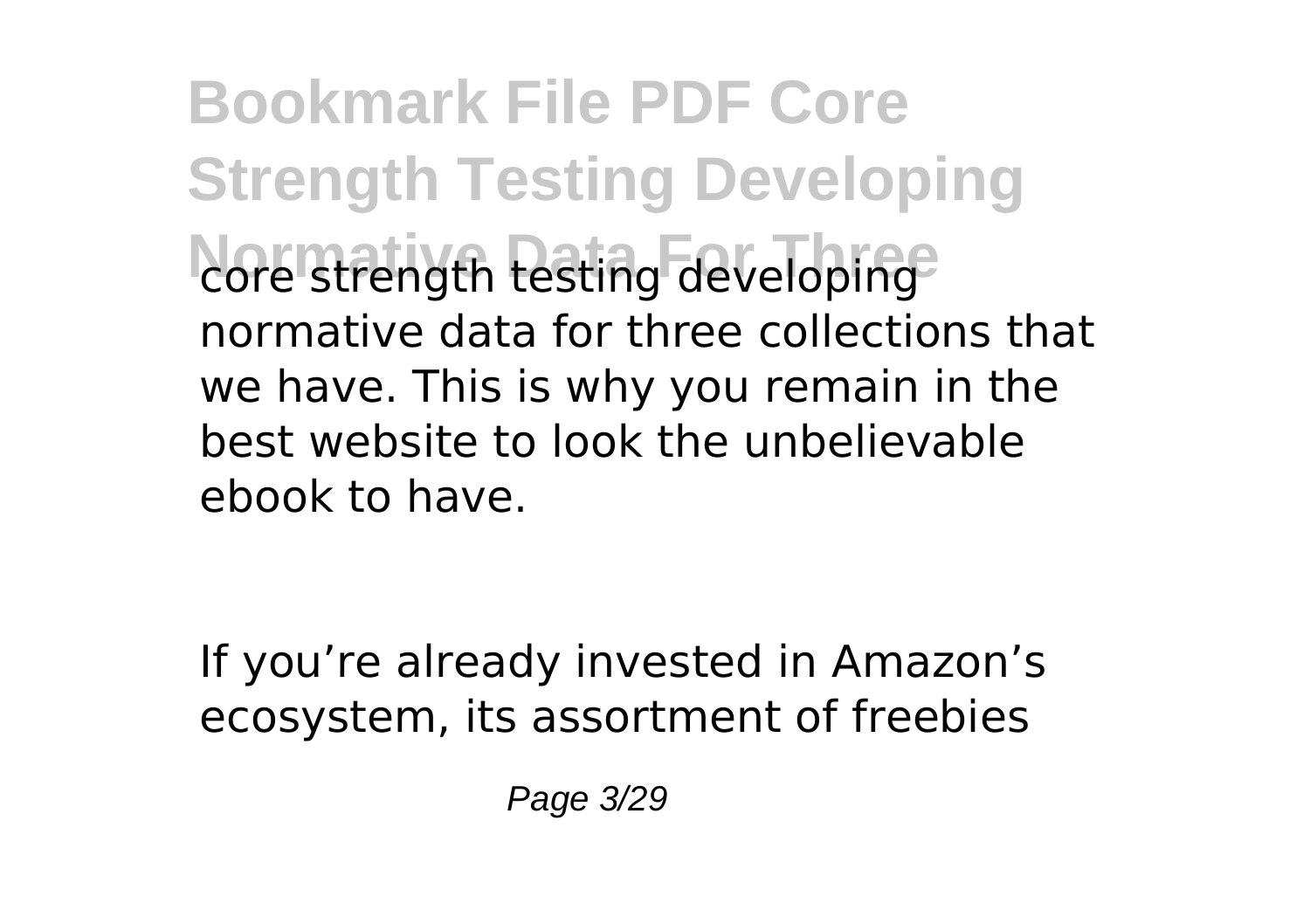**Bookmark File PDF Core Strength Testing Developing** are extremely convenient. As soon as you click the Buy button, the ebook will be sent to any Kindle ebook readers you own, or devices with the Kindle app installed. However, converting Kindle ebooks to other formats can be a hassle, even if they're not protected by DRM, so users of other readers are better off looking elsewhere.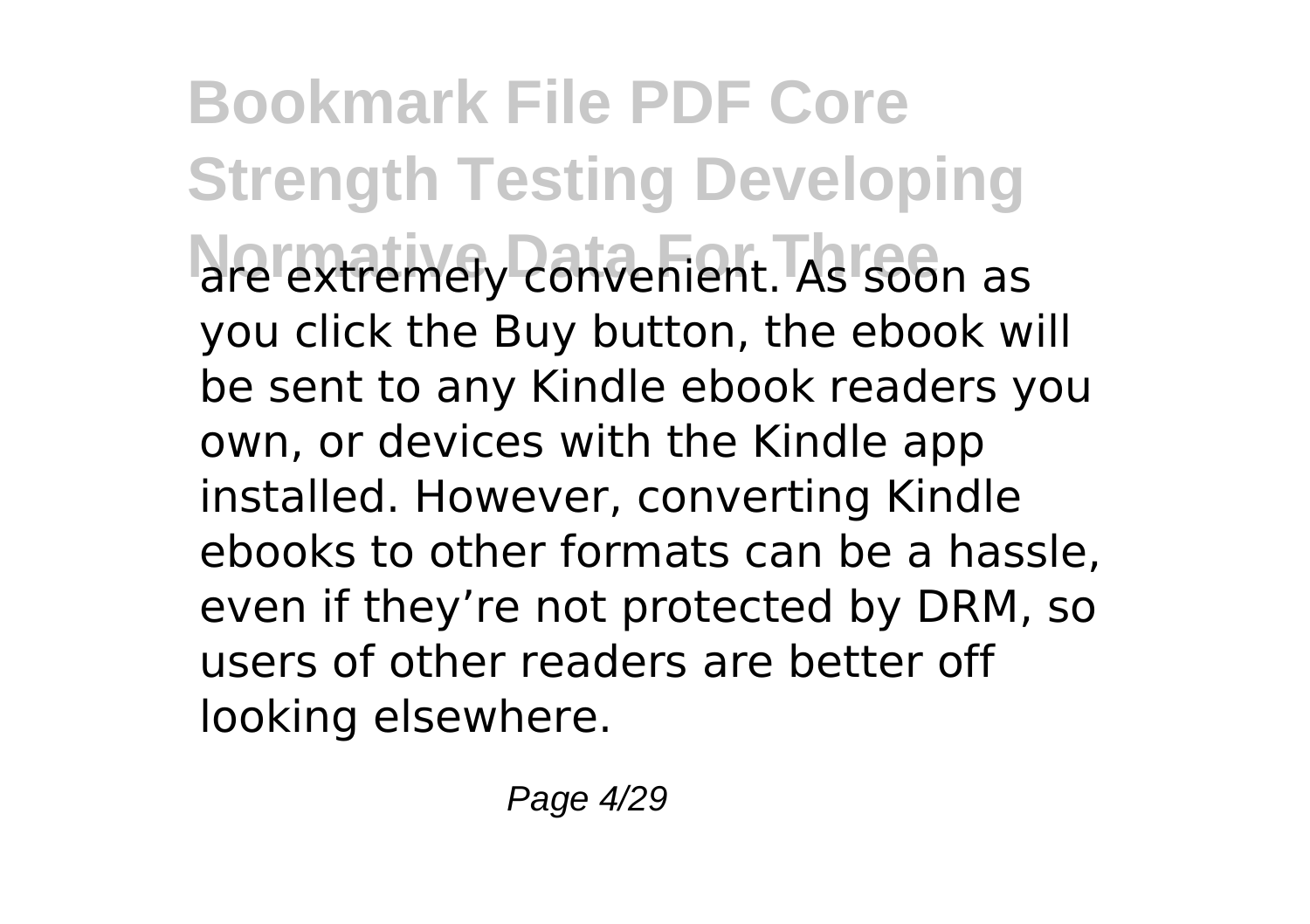# **Bookmark File PDF Core Strength Testing Developing Normative Data For Three**

#### **Psychological testing - Test norms | Britannica**

Were there differences in core muscle strength by sex and age group among children and adolescents? • There were no significant differences between younger girls and boys aged 6–11 years on the plank test, which is a measure of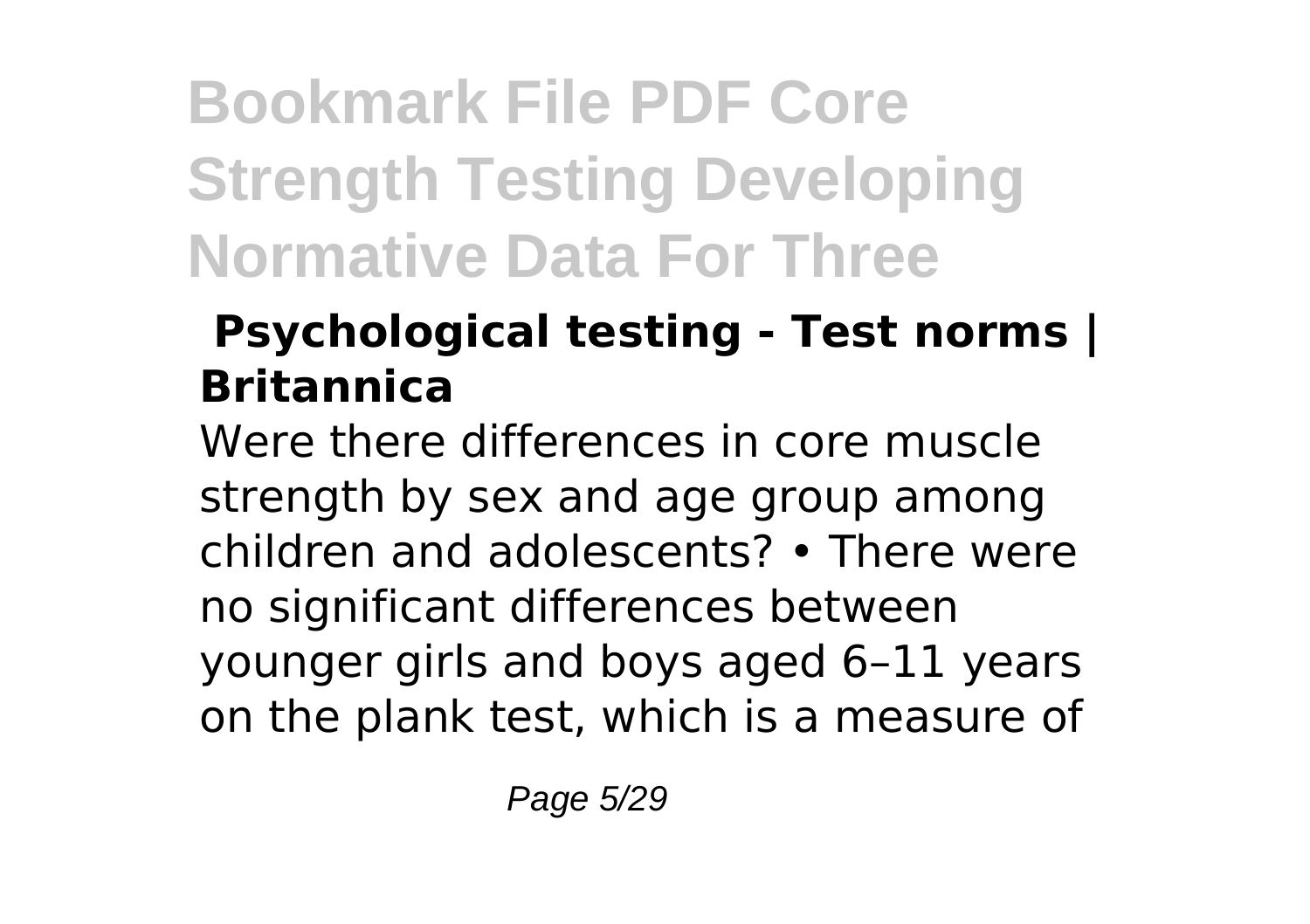**Bookmark File PDF Core Strength Testing Developing** core body strength. Girls held the plank for 61 seconds and boys held it for 60 seconds (Figure 1). Key findings

#### **McGill Core Endurance Test - Trek Education**

1. INTRODUCTION EN 13791: Assessment of in-situ compressive strength in structures and precast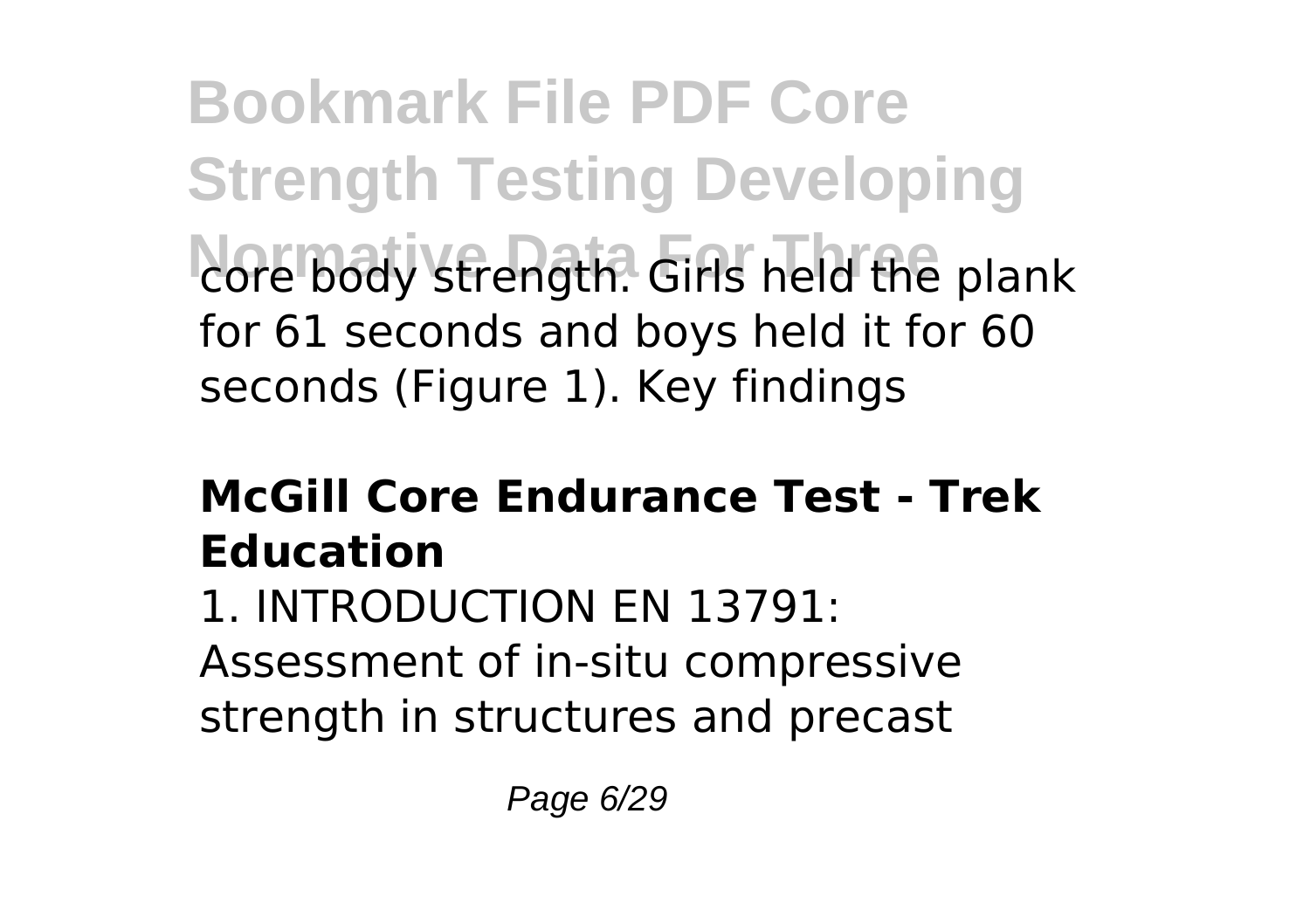**Bookmark File PDF Core Strength Testing Developing** concrete components, was published in 2006 and at its 5year review it was decided to revise this - standard. The 2006 version of the standard determined the 206-1 concrete compressiveEN strength classbased on in situ testing, but for the new version of the standard, it was agreed -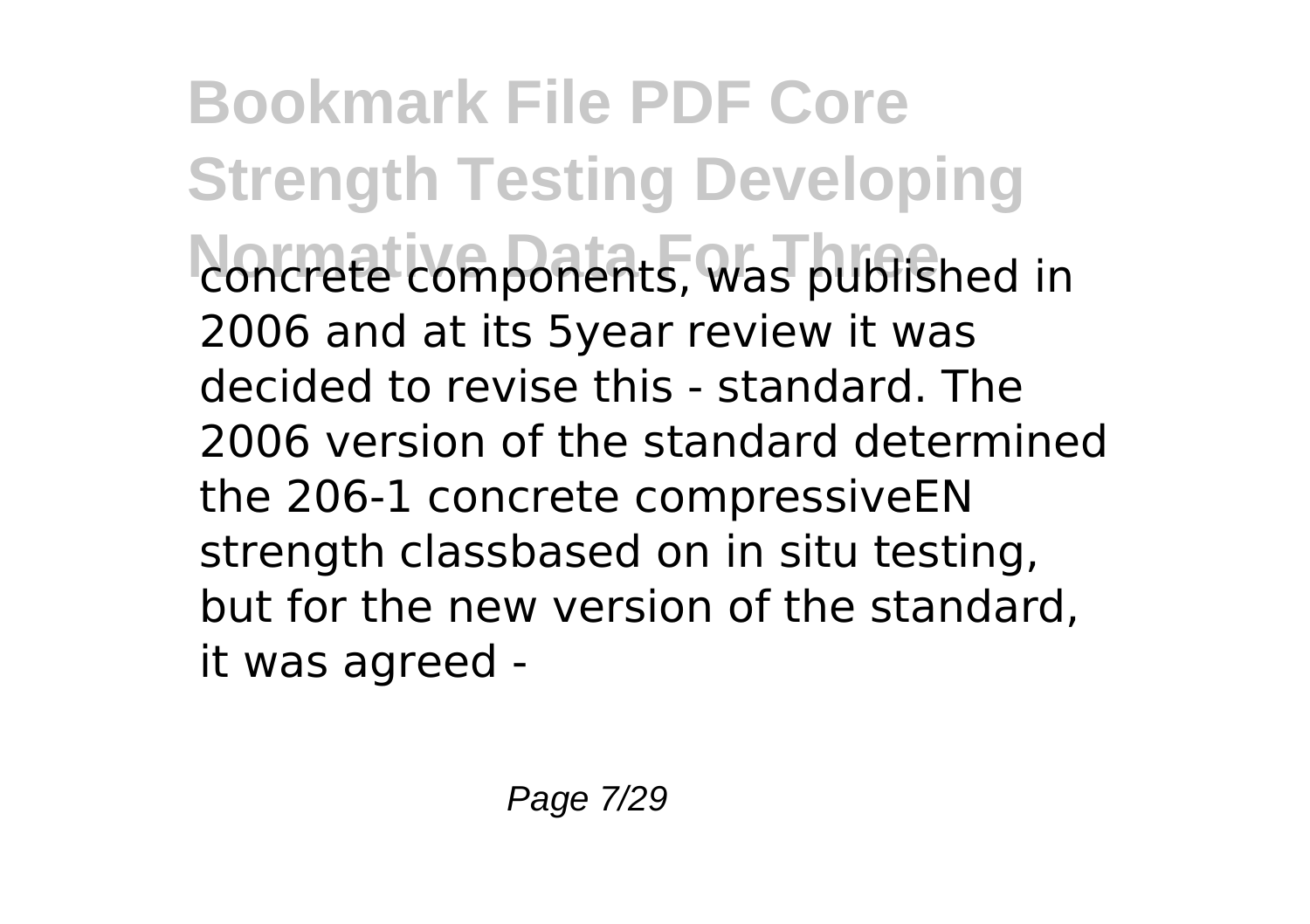**Bookmark File PDF Core Strength Testing Developing Normative Data For Three NGM expands oncology portfolio with first immuno-oncology ...** These tests help to diagnose learning disorders and also help special education teachers and other professionals develop appropriate program planning for students with disabilities. Norm-referenced tests are developed by creating the test items

Page 8/29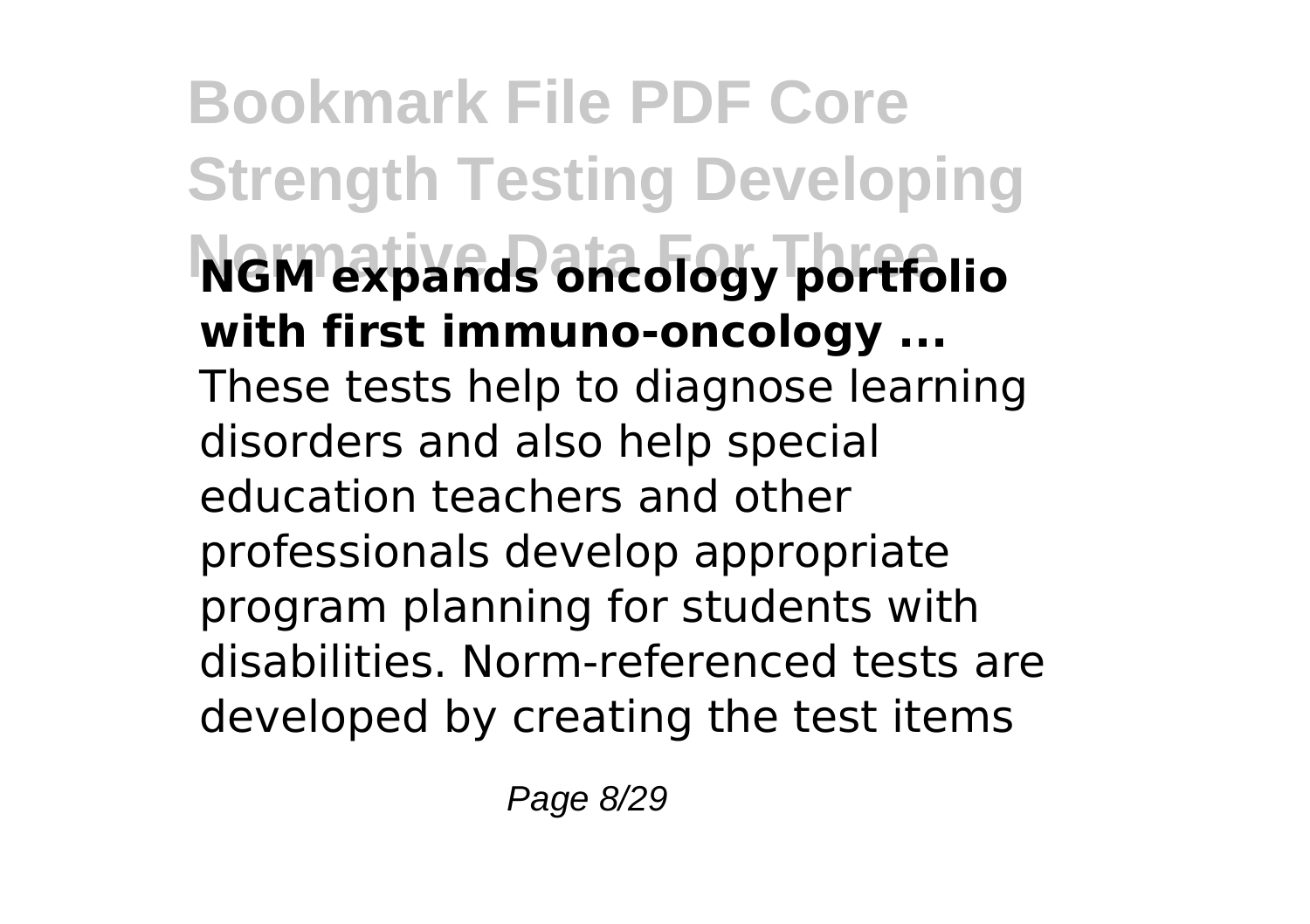**Bookmark File PDF Core Strength Testing Developing** and then administering the test to a group of students that will be used as the basis of comparison.

**St. Catherine University SOPHIA** CORE STRENGTH TESTING: DEVELOPING NORMATIVE DATA FOR THREE CLINICAL TESTS By Alexis Anderson, SPT Jessica Hoffman, SPT Brent Johnson, SPT Anna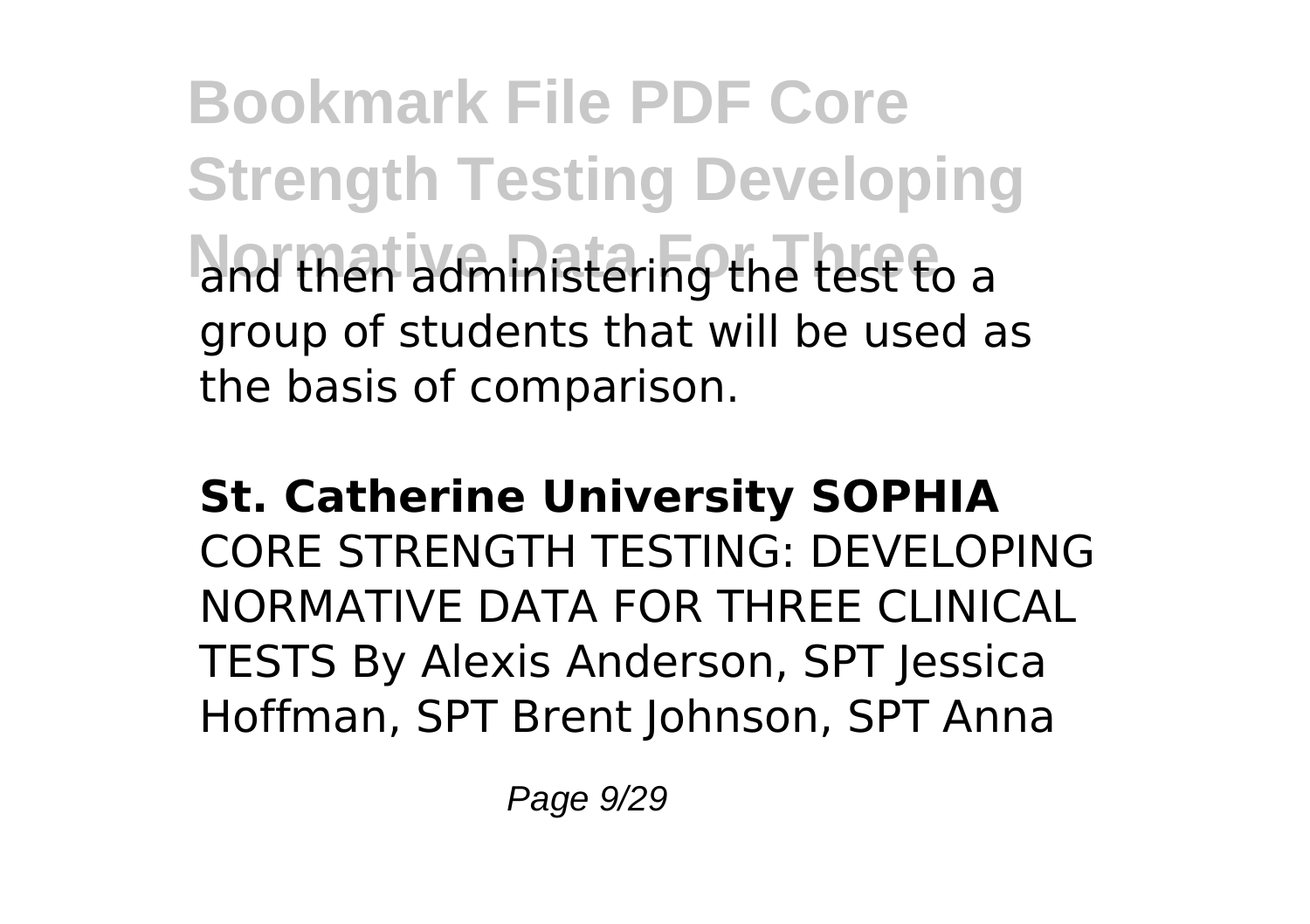**Bookmark File PDF Core Strength Testing Developing** Simonson, SPT Laurel Urquhart, SPT Doctor of Physical Therapy Program St. Catherine University 30 April 2014 Research Advisor: Dr. Jaynie Bjornaraa, PT, PhD, MPH, SCS, ATR, CSCS

#### **Measures of Muscular Strength in U.S. Children and ...**

"NGM707 represents another example of

Page 10/29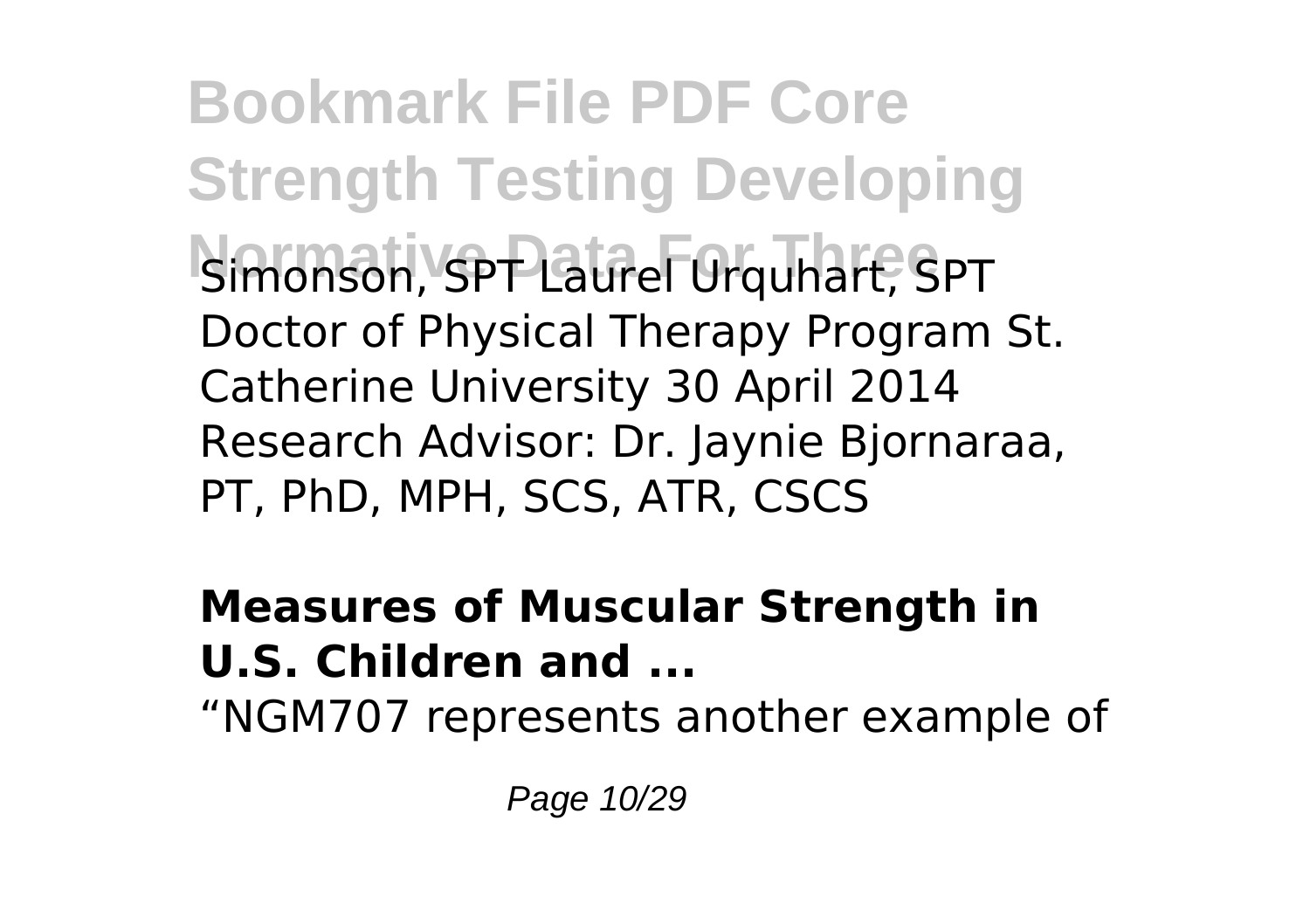**Bookmark File PDF Core Strength Testing Developing NGM's core strength in deeply ee** interrogating human biology, identifying the most promising targets and engineering tailored biologics to advance ...

#### **Core Strength Testing: Developing Normative Data For Three ...** Core Muscle Strength & Stability Test

Page 11/29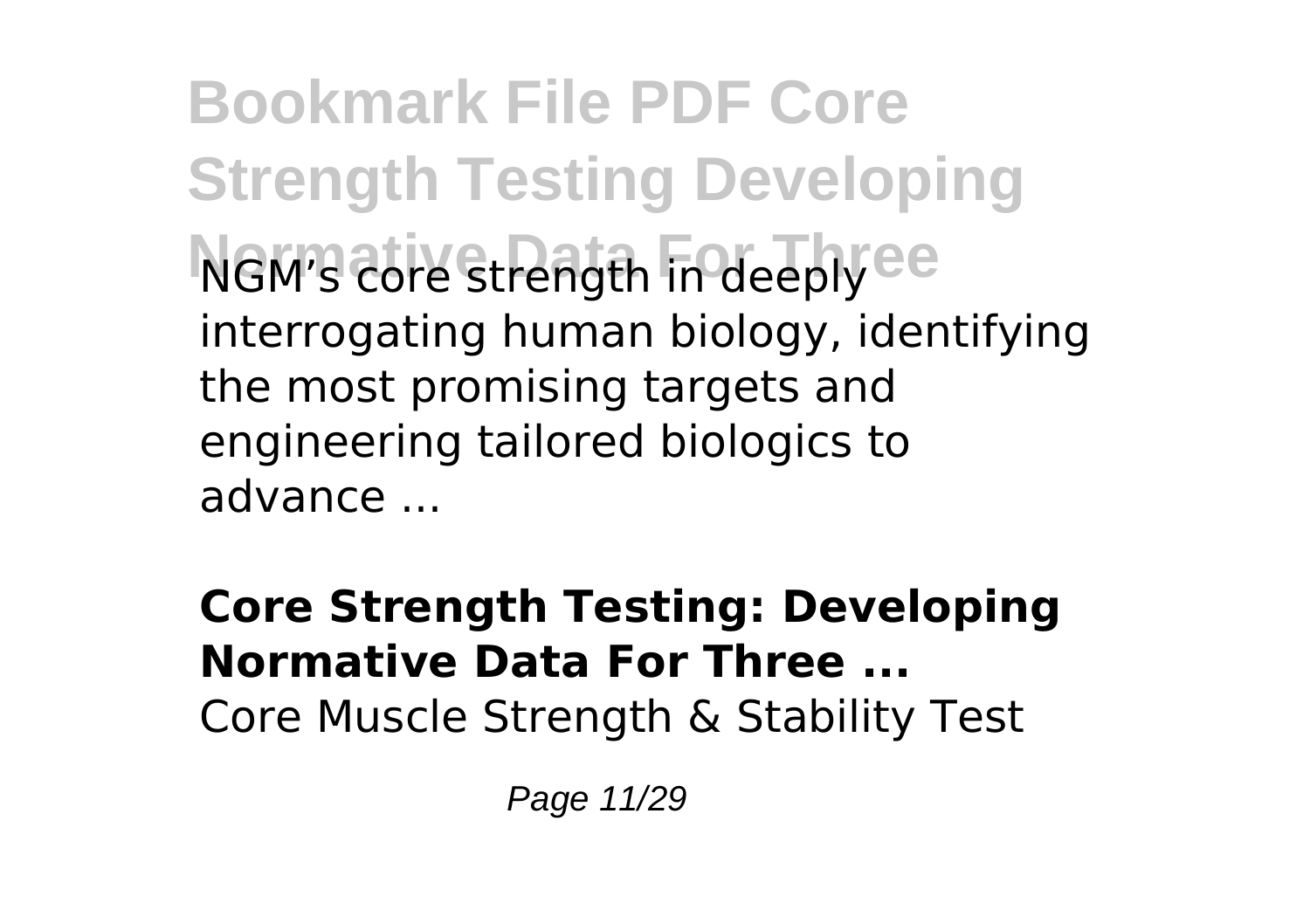**Bookmark File PDF Core Strength Testing Developing** Testing and measurement are the means of collecting information upon which subsequent performance evaluations and decisions are made . In the analysis, we need to bear in mind the factors that may influence the results .

#### **"Core Strength Testing: Developing**

Page 12/29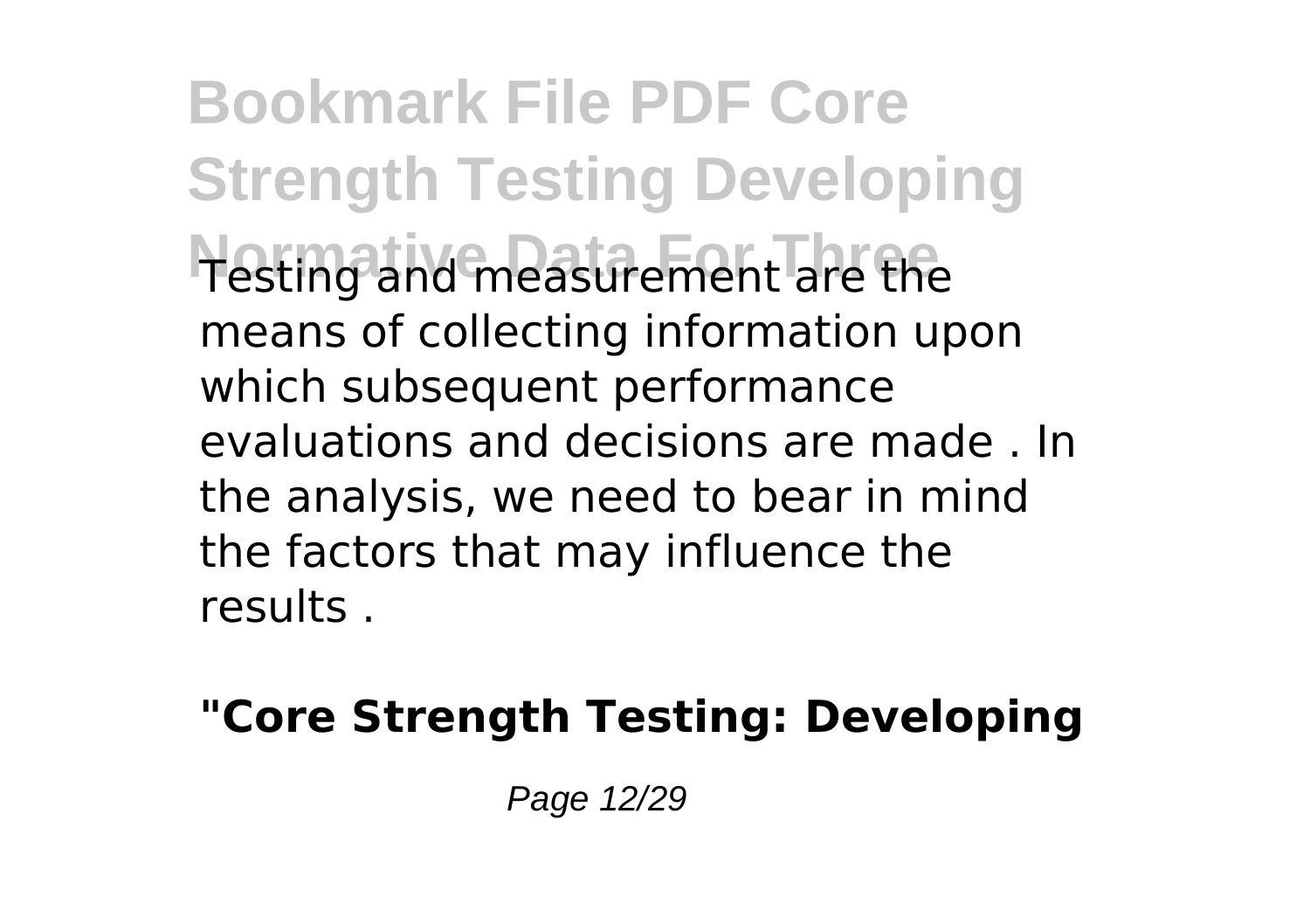**Bookmark File PDF Core Strength Testing Developing Normative Data for Three** CORE STRENGTH TESTING: DEVELOPING NORMATIVE DATA FOR THREE CLINICAL TESTS Submitted by David Anderson, SPT Lindsay Barthelemy, SPT Rachel Gmach, SPT Breanna Posey, SPT in partial fulfillment of the requirements for the Doctor of Physical Therapy Program Primary Advisor Date\_4/24/13\_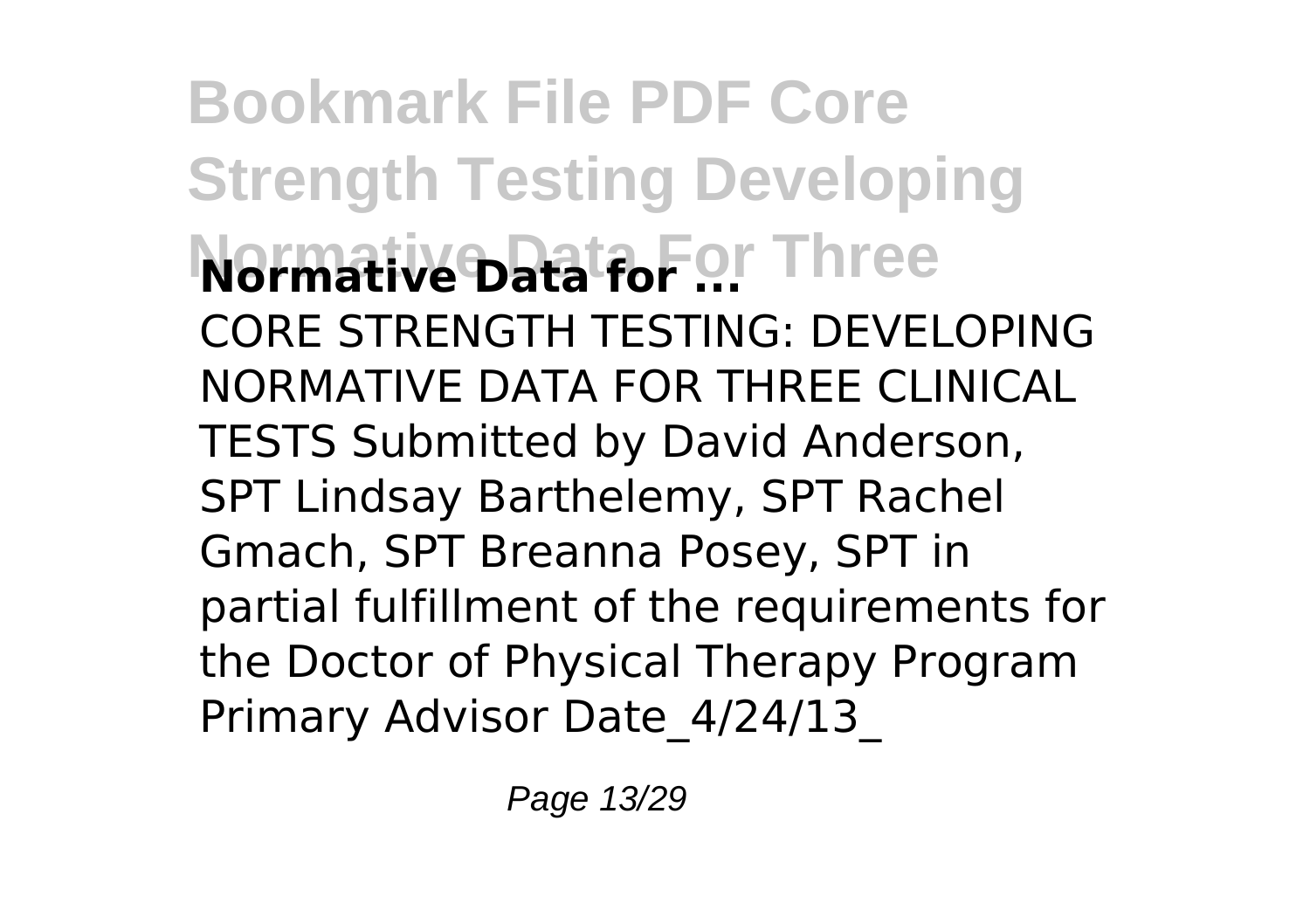# **Bookmark File PDF Core Strength Testing Developing Normative Data For Three**

#### **ASSESSMENT OF CONCRETE COMPRESSIVE STRENGTH IN STRUCTURES**

Grip Strength Test. Testing and measurement are the means of collecting information upon which subsequent performance evaluations and decisions are made. In the analysis,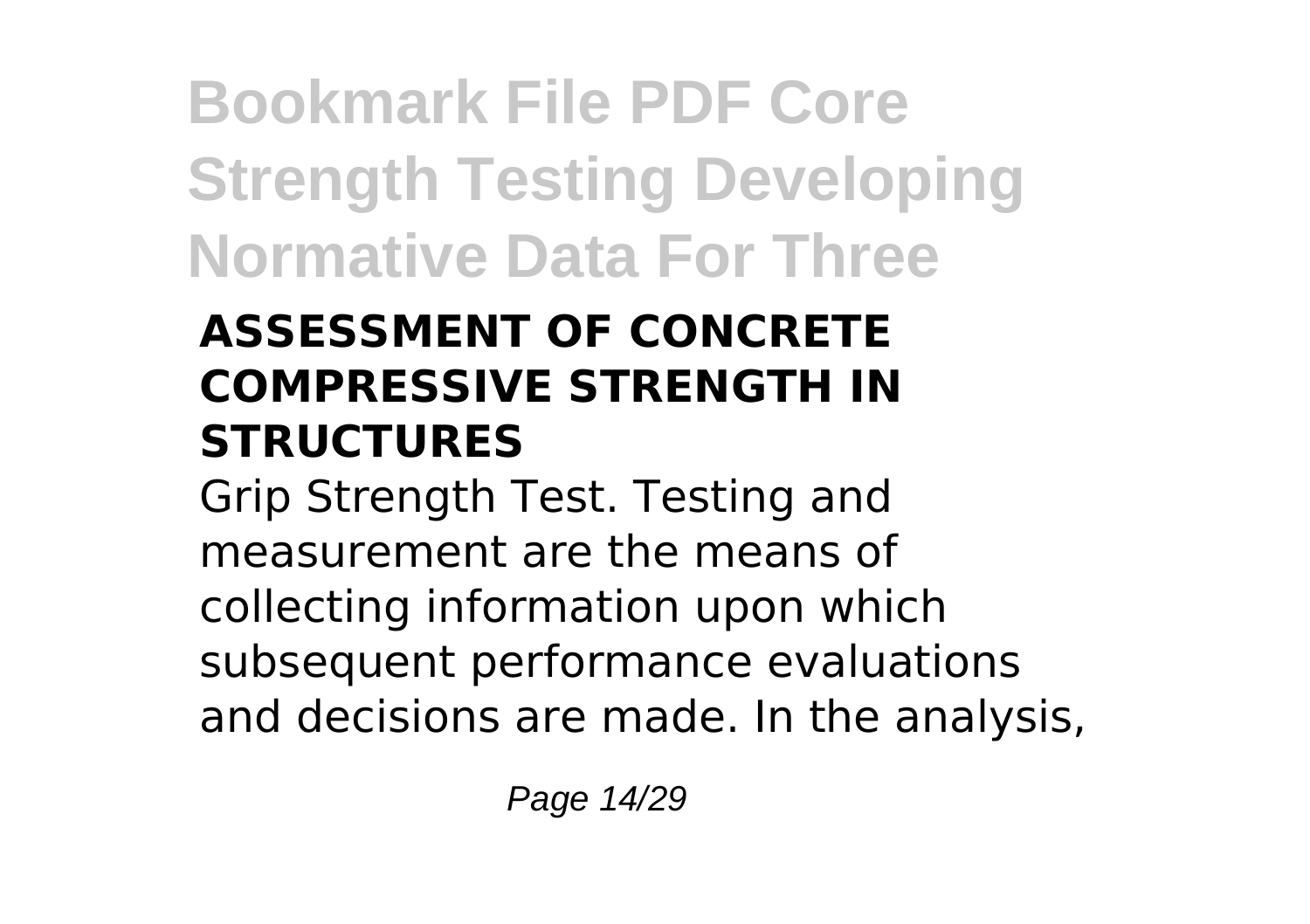**Bookmark File PDF Core Strength Testing Developing We head to bear in mind the factors that** may influence the results. Objective. To monitor the development of the athlete's grip strength. Required Resources

#### **Plank Core Strength and Stability Test**

The norms for core strength in children used for supine flexion and prone

Page 15/29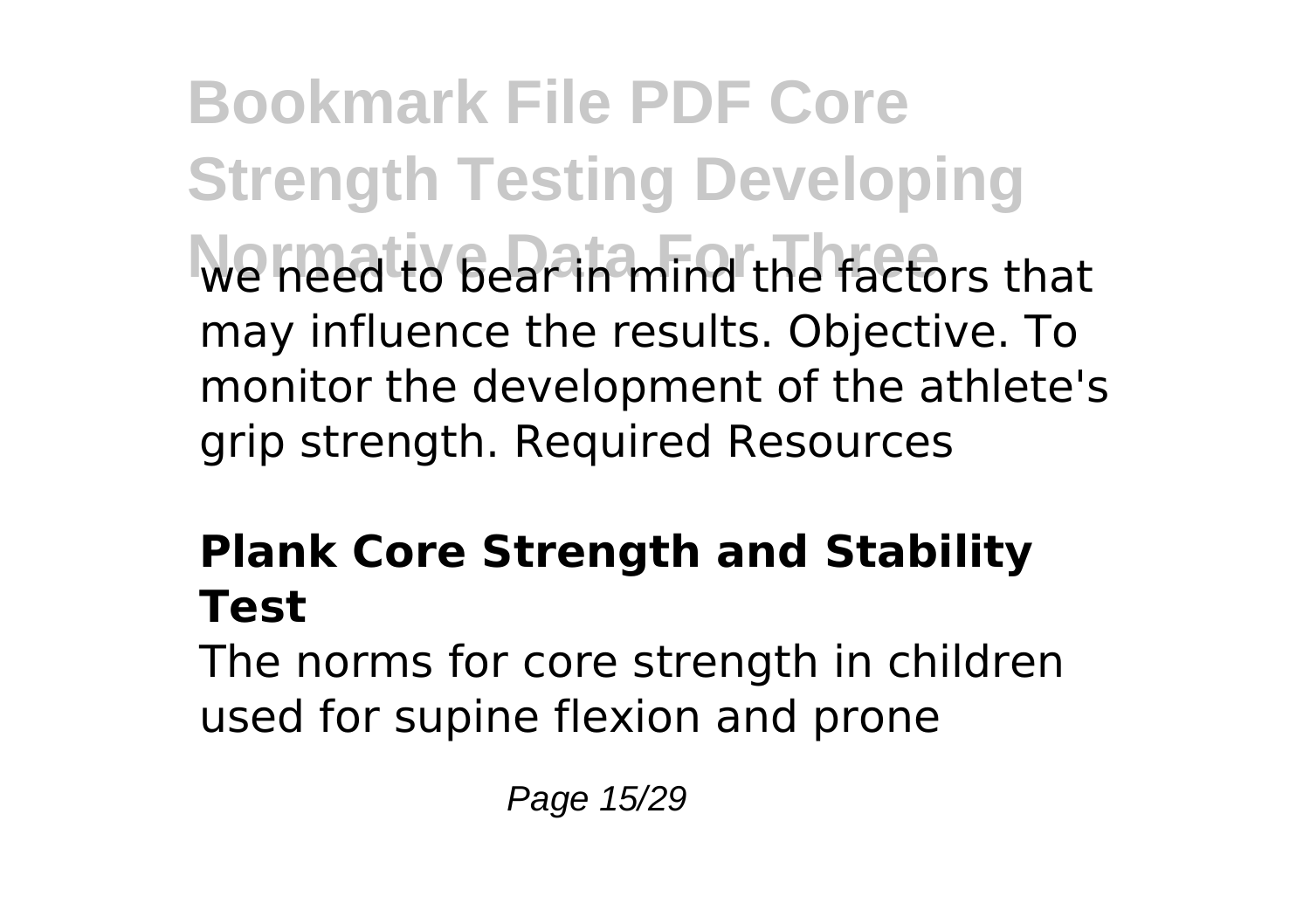**Bookmark File PDF Core Strength Testing Developing Normative Data but seem to be the** most referenced articles. If anyone knows of more updated, larger studies I would love to hear about them. Supine Flexion – for each age group there were 40 participants.

#### **Endurance tests are the most reliable core stability ...**

Page 16/29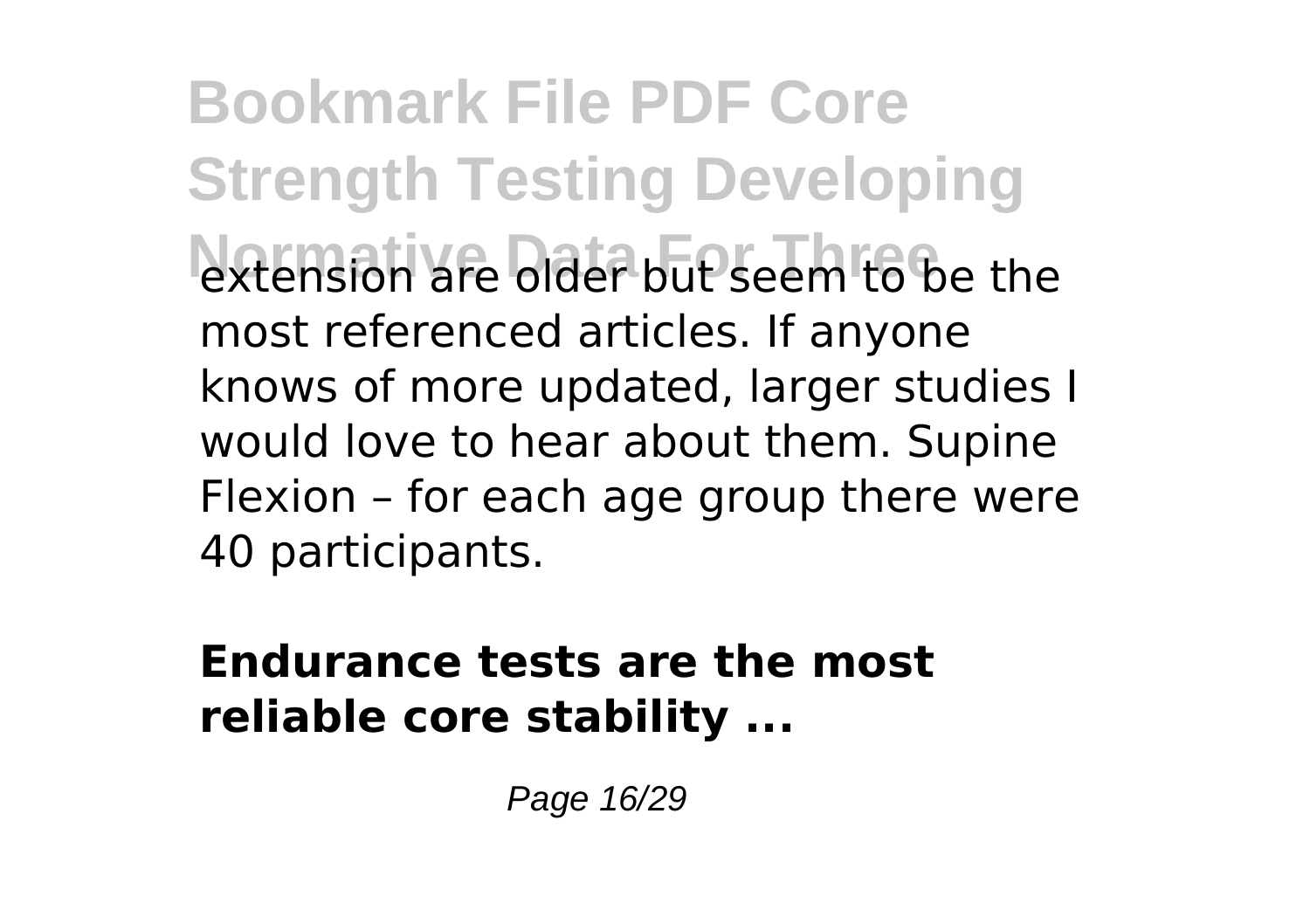**Bookmark File PDF Core Strength Testing Developing NGM Biopharmaceuticals (NGM +0.3%)** to expand its oncology portfolio with NGM707, a novel dual antagonist antibody that inhibits Immunoglobulinlike transcript 2 (ILT2) and Immunoglobulin-like ...

#### **NGM Expands Oncology Portfolio with First Immuno-Oncology ...**

Page 17/29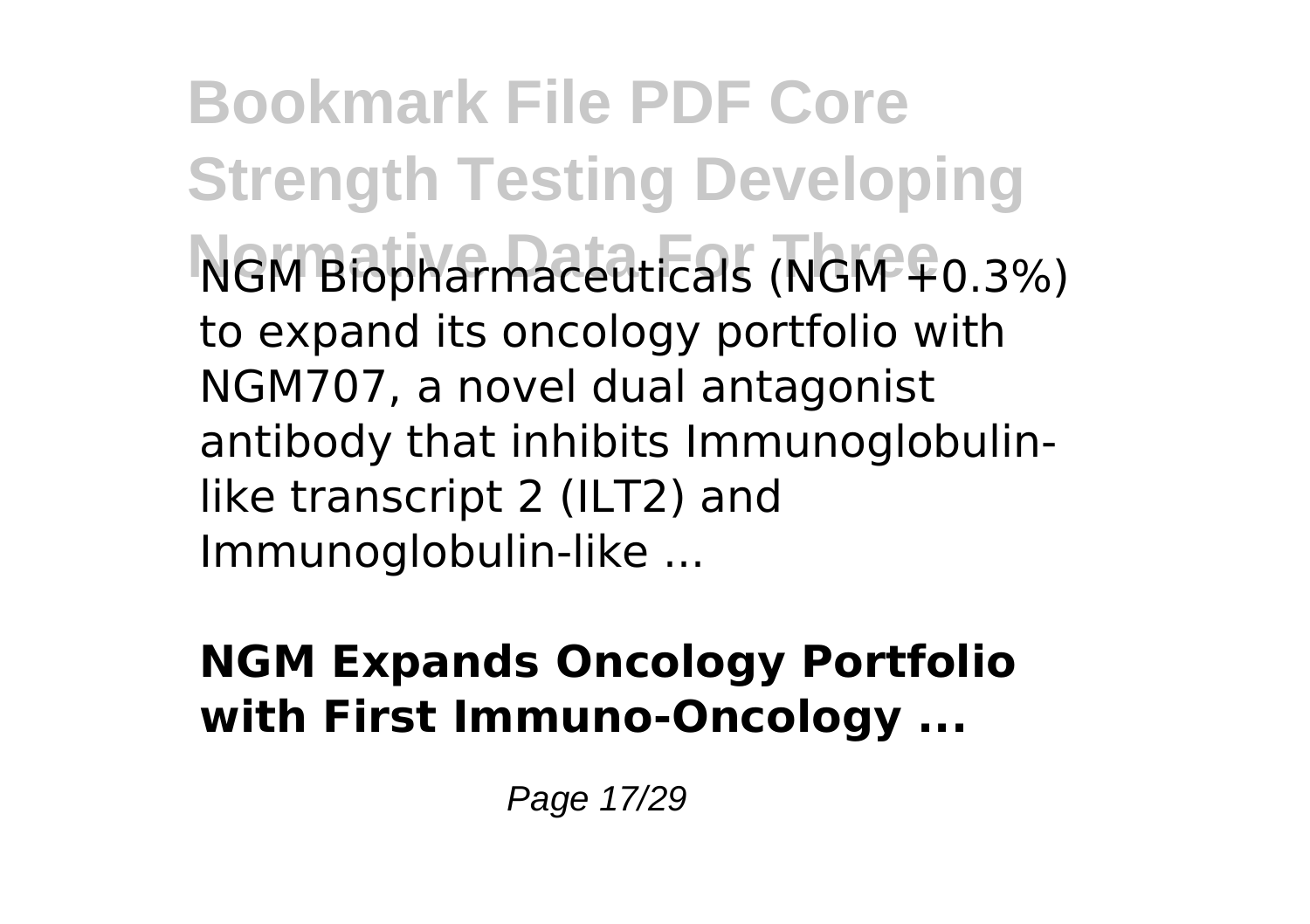**Bookmark File PDF Core Strength Testing Developing** Muscle strength and power are wellknown determinant factors for success either in daily living activities (Hibbs et al., 2008) and/or sports performance (Maffiuletti et al., 2016;Methenitis et al

#### **Norms for Core Strength in Children - Your Therapy Source**

Page 18/29

...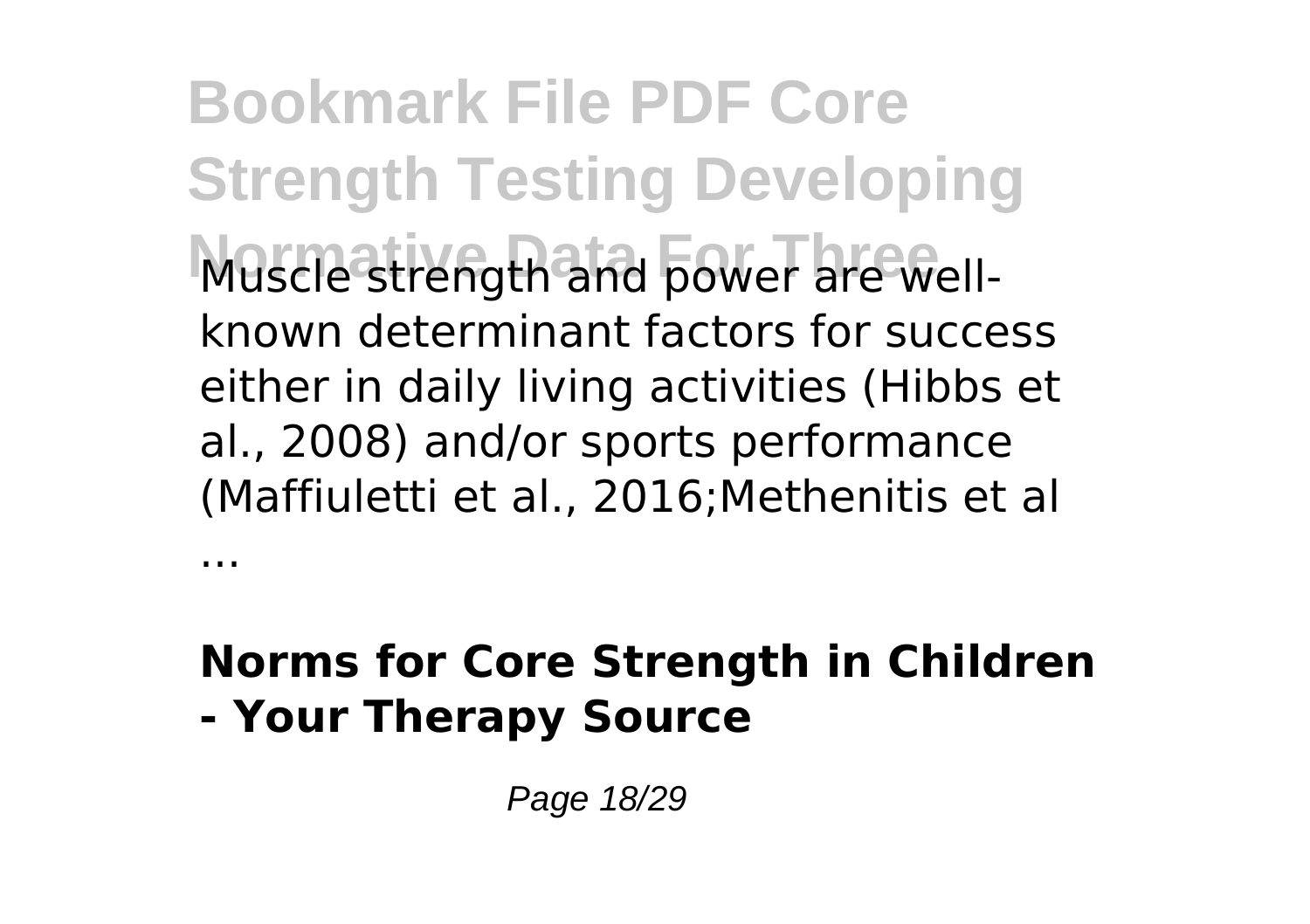**Bookmark File PDF Core Strength Testing Developing** Test procedure: The protocol consists of four tests that measure all aspects of torso strength via isometric. muscle endurance. 1.Trunk flexor test (TFT) • The TFT is used to assess the endurance of the anterior musculature of the core (rectus abdominis) (Brumitt, 2010).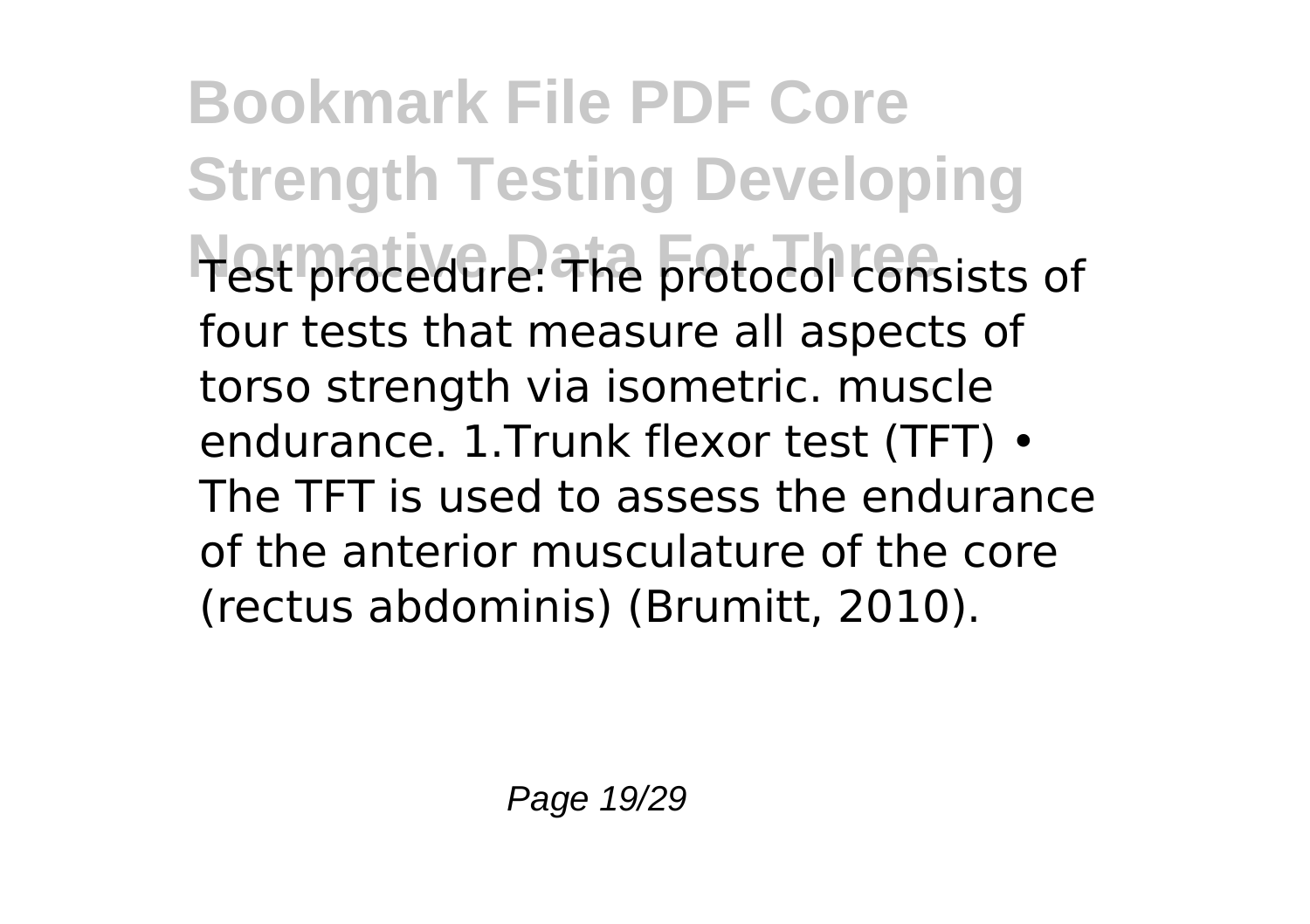### **Bookmark File PDF Core Strength Testing Developing Normative Data For Three Core Strength Testing Developing Normative** Core Strength Testing: Developing Normative Data for Three Clinical Tests

#### **Development of a French Isometric Strength Normative ...** Psychological testing - Psychological testing - Test norms: Test norms consist

Page 20/29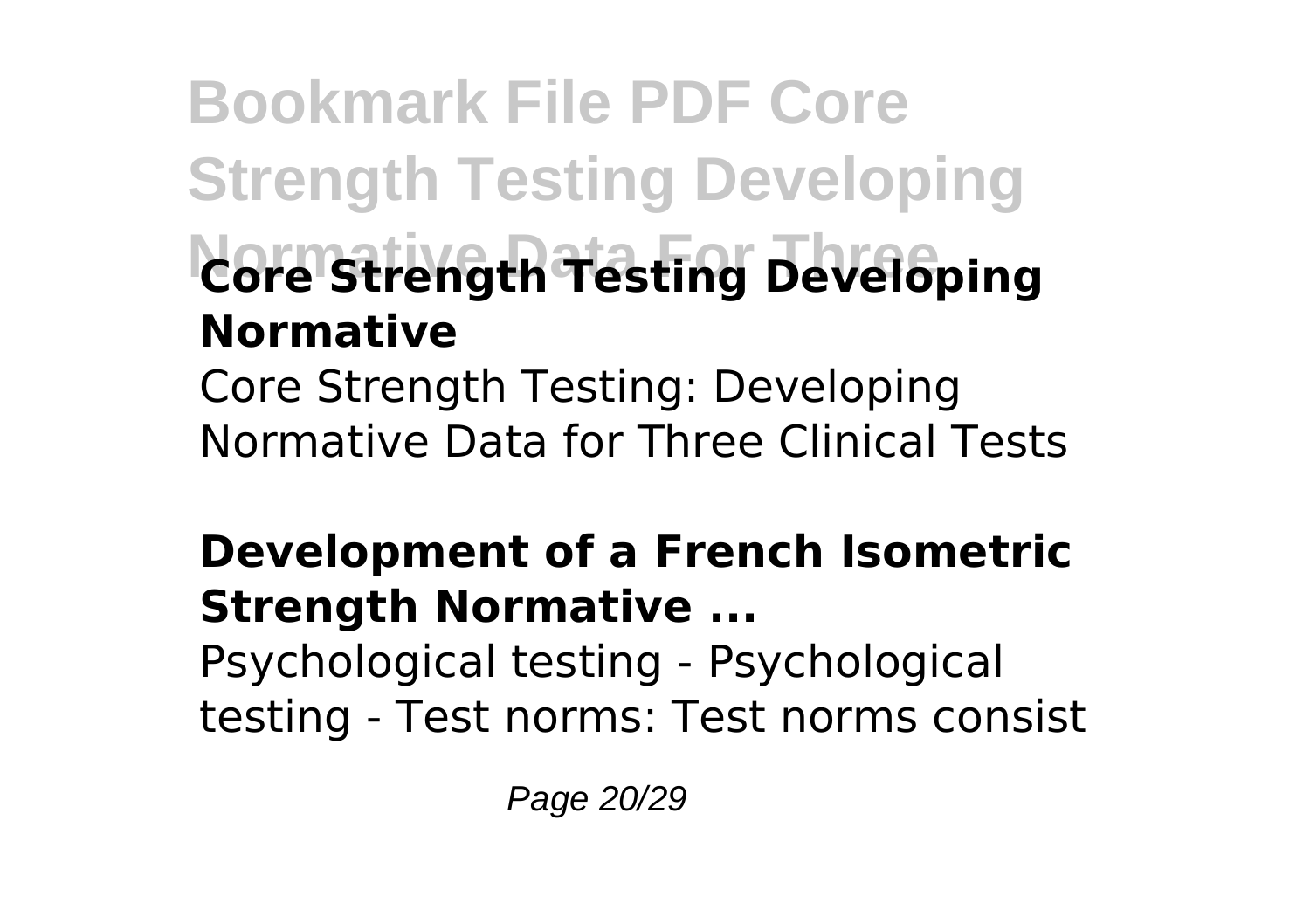**Bookmark File PDF Core Strength Testing Developing** of data that make it possible to e determine the relative standing of an individual who has taken a test. By itself, a subject's raw score (e.g., the number of answers that agree with the scoring key) has little meaning. Almost always, a test score must be interpreted as indicating the subject's position relative

...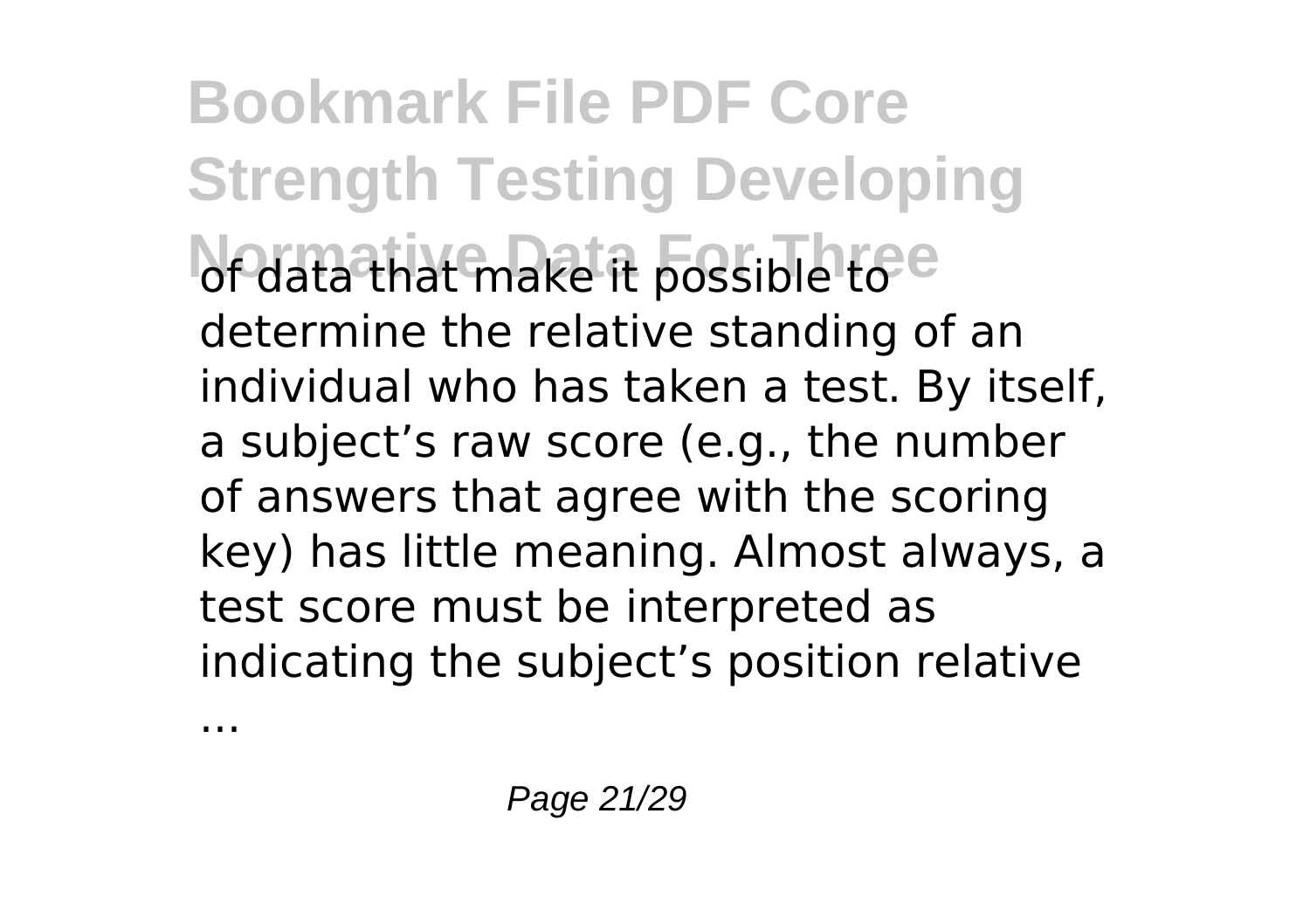# **Bookmark File PDF Core Strength Testing Developing Normative Data For Three**

### **(PDF) Core Strength Testing: Developing Normative Data for ...**

- Corpus ID: 12941061. Core Strength Testing: Developing Normative Data for Three Clinical Tests
- @inproceedings{Anderson2013CoreST, title={Core Strength Testing:
- Developing Normative Data for Three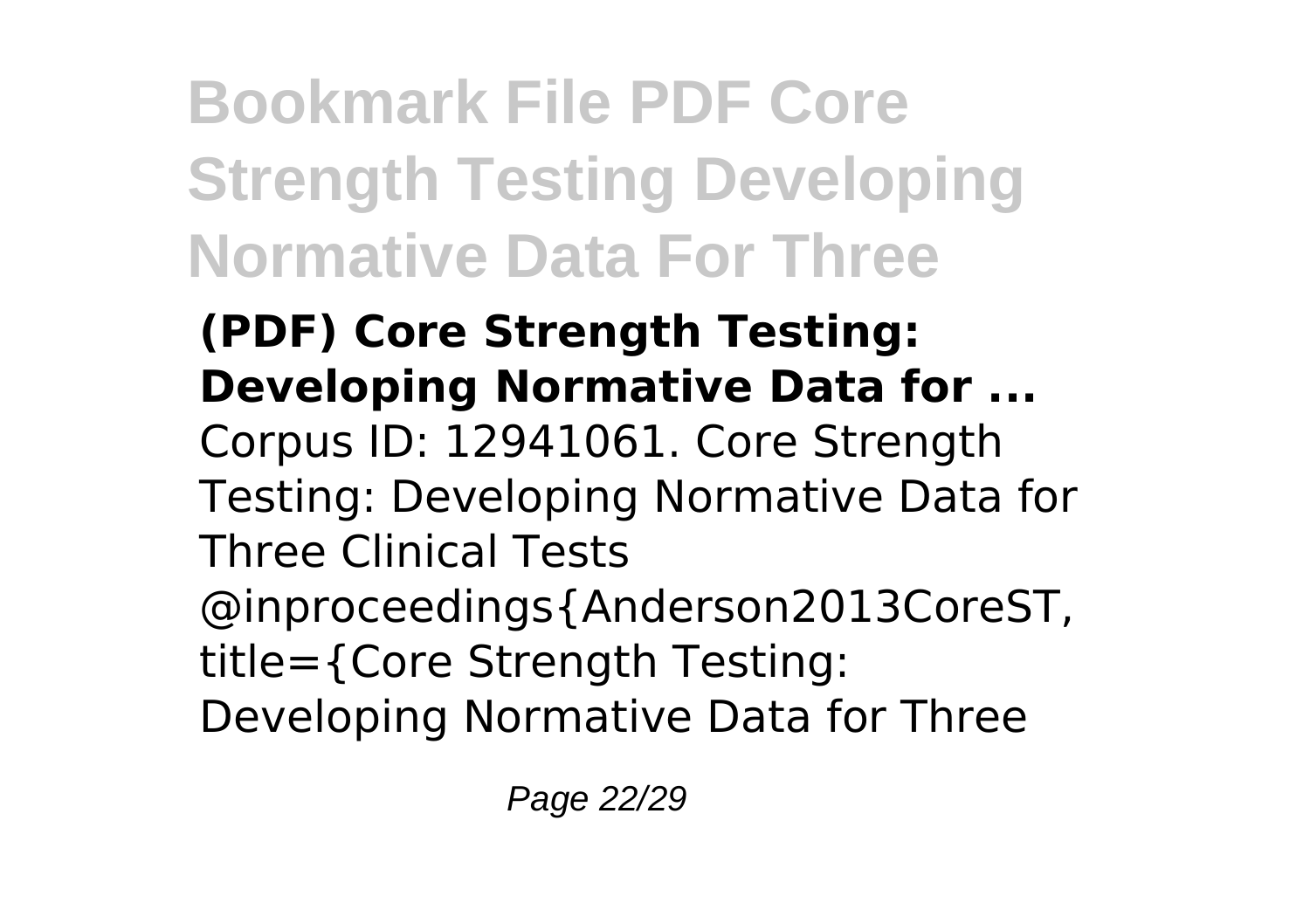**Bookmark File PDF Core Strength Testing Developing Normative Data For Three** Clinical Tests}, author={Alexis Anderson and Jessica Hoffman and B. Johnson and Anna C. Simonson and Laurel Urquhart }. year={2013} }

#### **Core Strength Testing: Developing Normative Data for Three ...** The purpose of this research project was

to determine core endurance strength

Page 23/29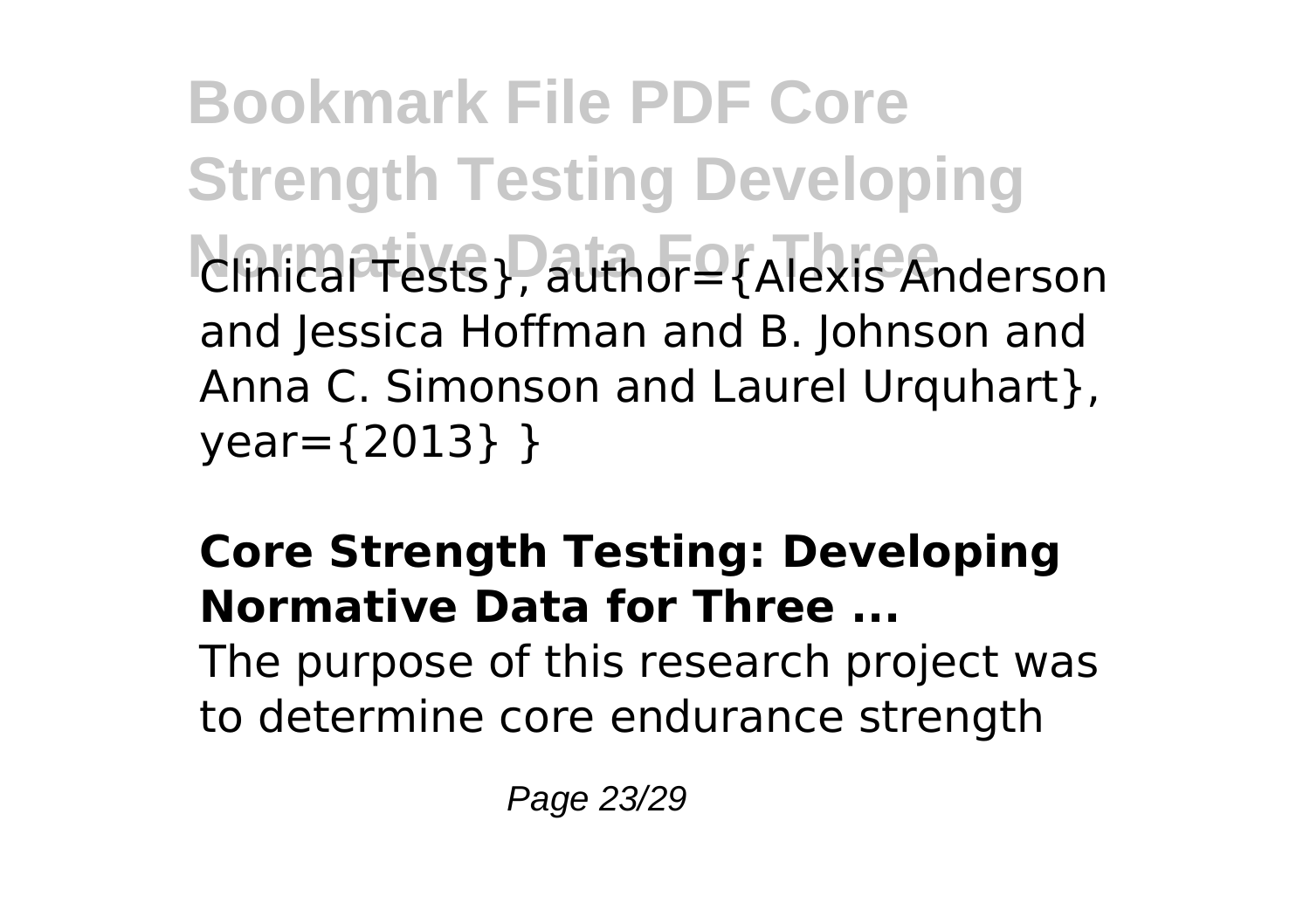**Bookmark File PDF Core Strength Testing Developing** normative values for three core **e** endurance tests in healthy men and women between the ages of 18 and 55 years old. METHODS: One-hundredsixteen subjects (76 female and 40 male) with a mean age of 28.8 years participated in this study over a twoyear period.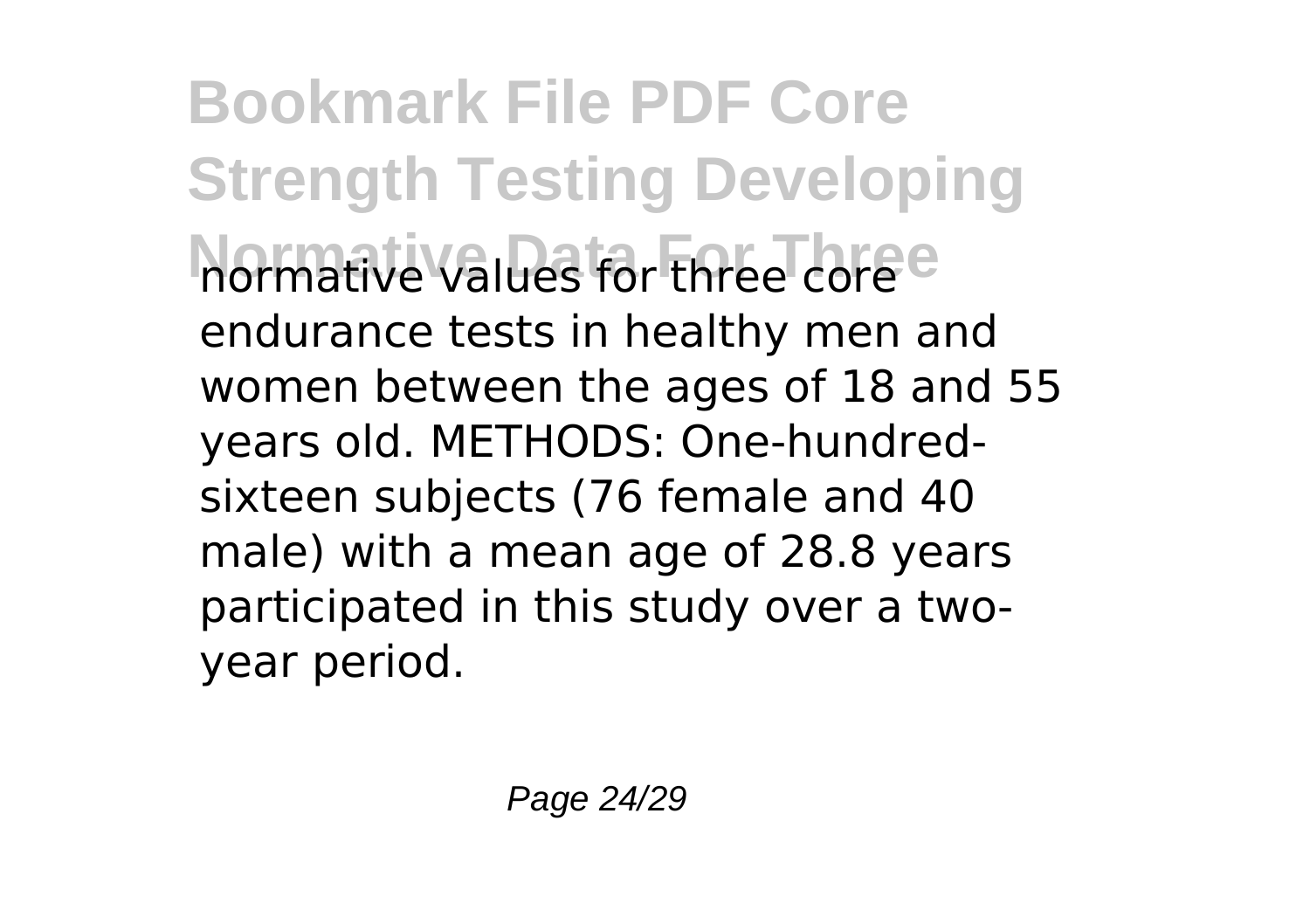### **Bookmark File PDF Core Strength Testing Developing Normative Data For Three Grip Strength Dynamometer Test - BrianMac**

Overall, core endurance tests were the most reliable measurements, followed by the flexibility, strength, motor control, and functional tests,

respectively. Therefore, when assessing core stability, it is critical to understand that the reliability of the related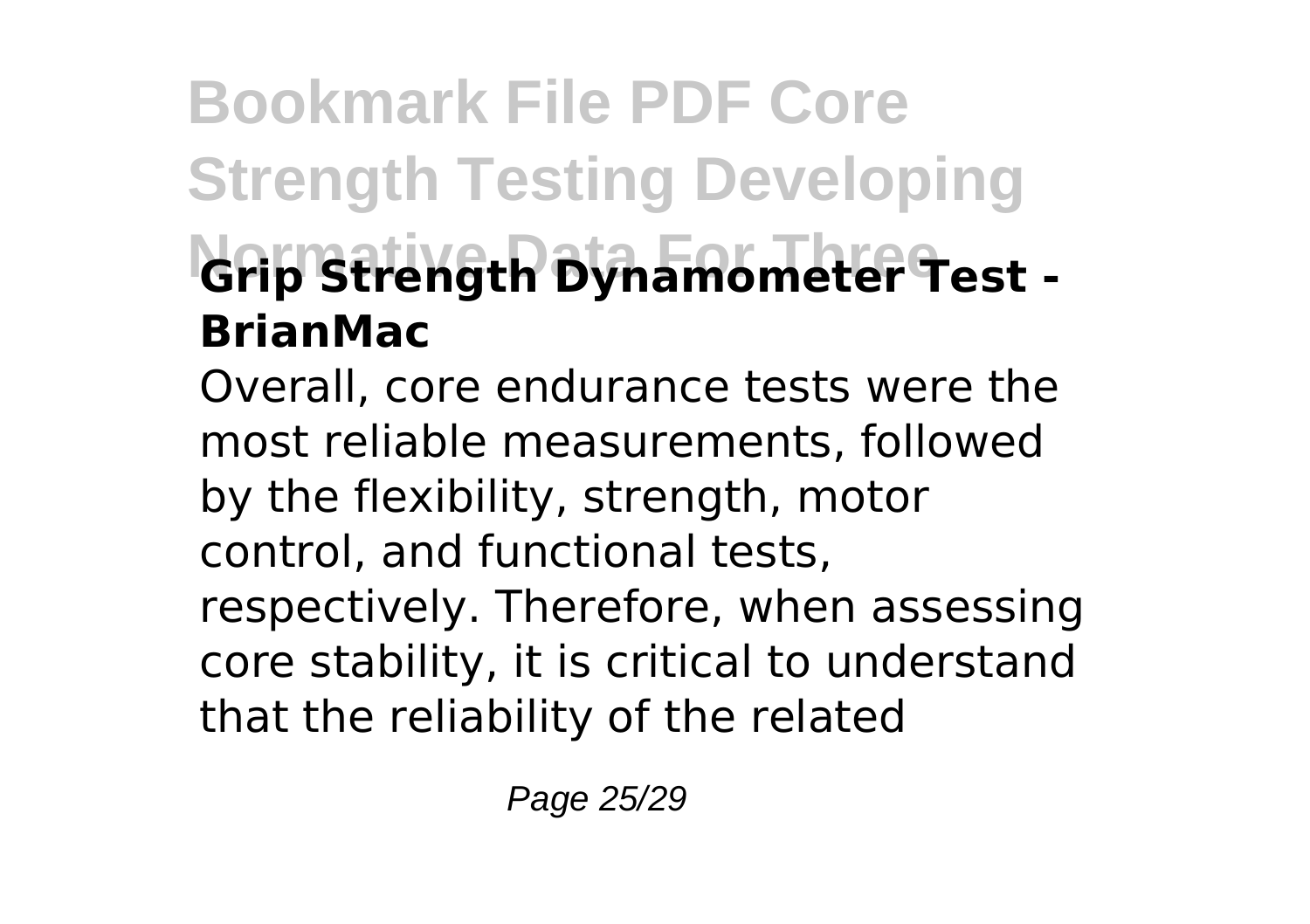**Bookmark File PDF Core Strength Testing Developing Normative Data For Three** measurements may vary.

#### **Core Muscle Strength and Stability Test - BrianMac**

The Plank Fitness Test . The Plank Test, also known as the Prone Bridge Test, is a simple fitness test of core muscle strength, and can also be used as a fitness exercise for improving core

Page 26/29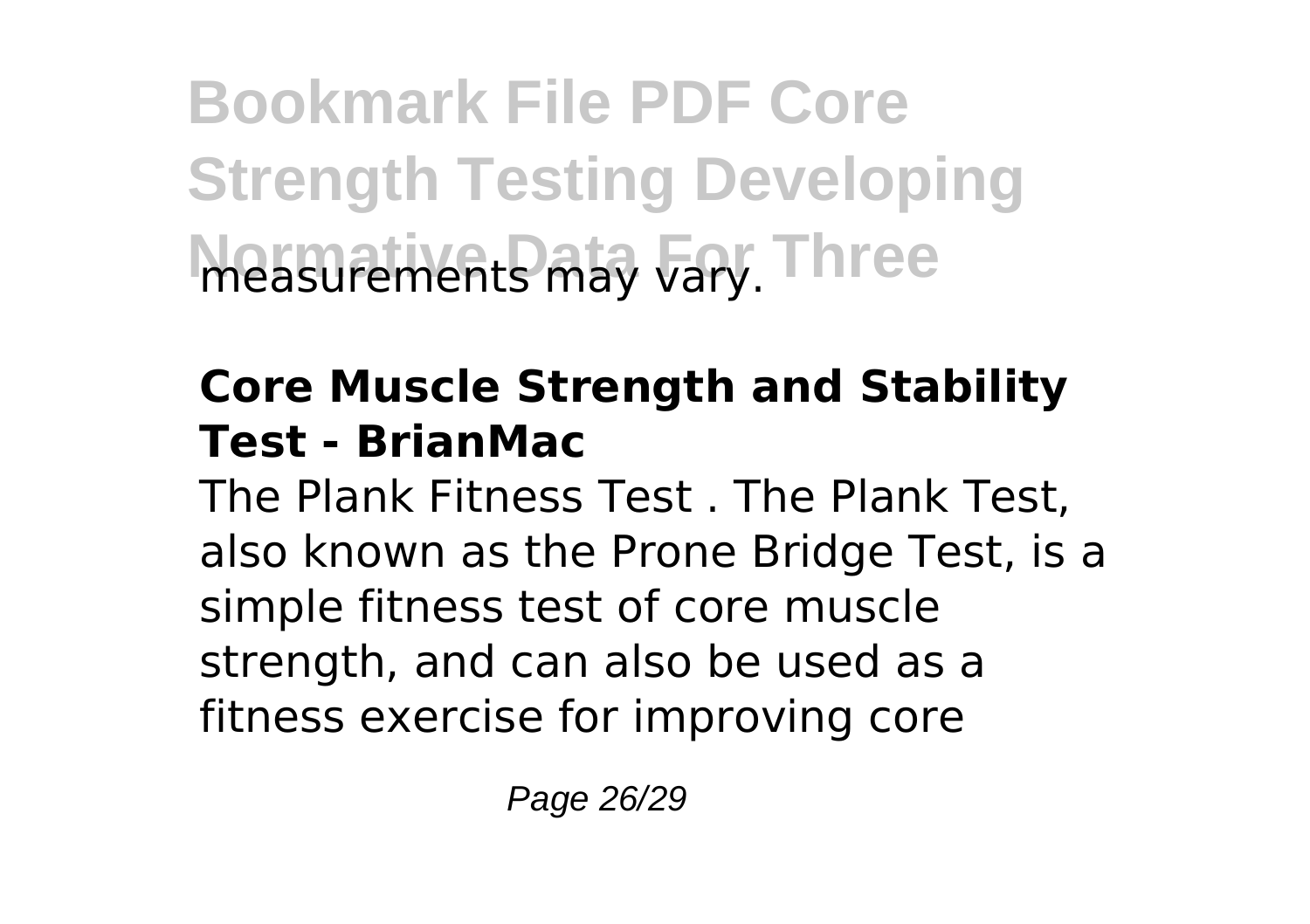**Bookmark File PDF Core Strength Testing Developing** strength. The aim of this test is to hold an elevated plank position for as long as possible. purpose: The plank test measures the control and endurance of the back/core stabilizing muscles.

### **Norm-Referenced Tests and Learning Disabilities**

International audienceOBJECTIVE: To

Page 27/29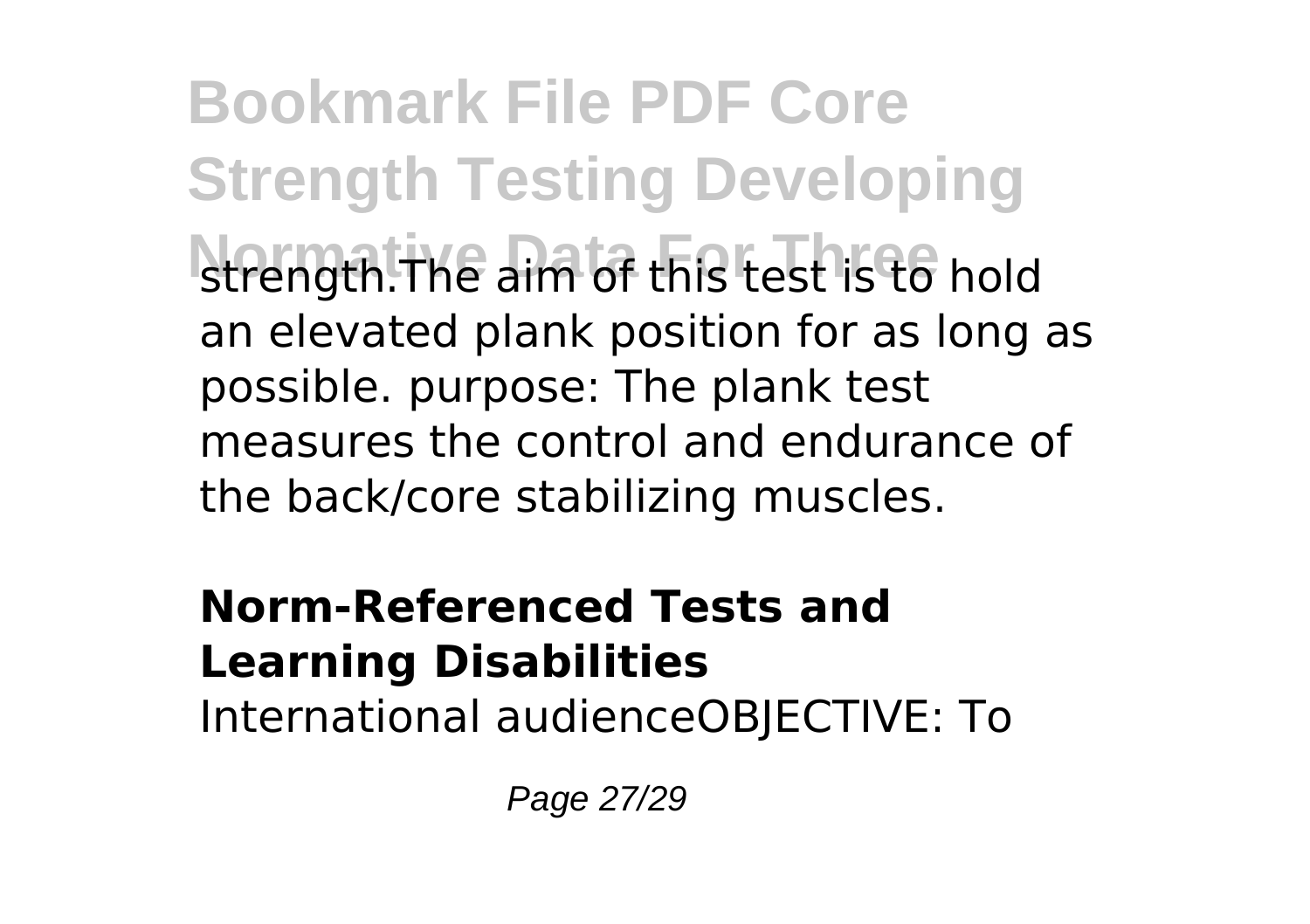**Bookmark File PDF Core Strength Testing Developing** establish a normative database for isometric strength measured by quantitative muscle testing (QMT) for a French adult population.DESIGN: Measurement of maximal voluntary isometric contraction.SETTING: Four clinical centers involved in neuromuscular disorders.PARTICIPANTS: A total of 315 healthy adults (147 men,